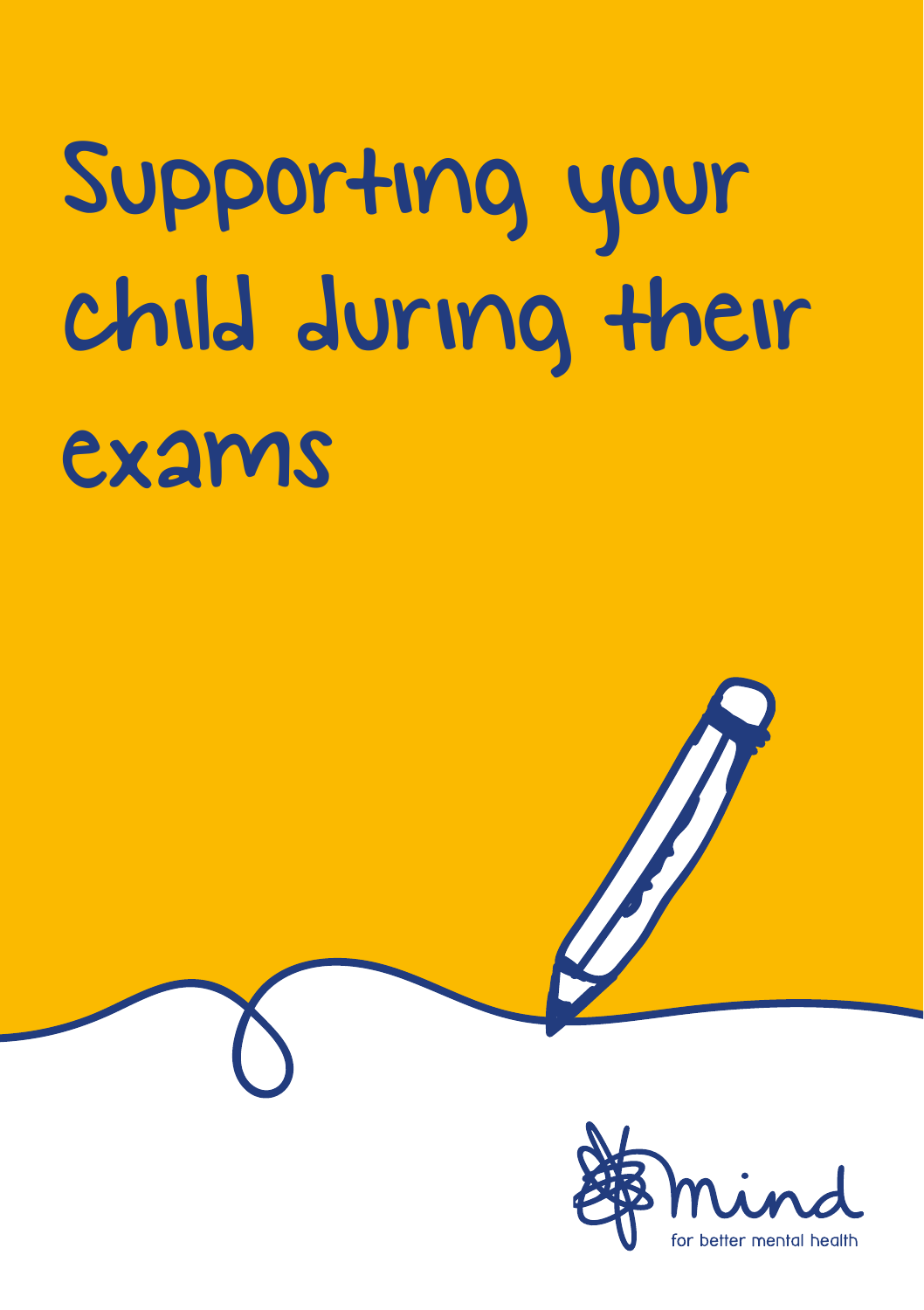## Exams can be a challenging time for many young people

It can be difficult to know what to do if your child is feeling worried or stressed about exams, but there are lots of ways you can help support them.

This leaflet offers some information about how to spot your child may be struggling, and some practical tips on how to support them during their exams.

#### **Signs your child might be struggling**

Some common signs that a young person is feeling overwhelmed are:

- feeling worried or anxious
- problems sleeping
- changes in their eating (for example, skipped meals, picking at the food on their plate)
- low mood (isolating themselves, teary)
- lack of confidence
- frustration or anger
- upset stomach, headaches and flaring up of skin conditions such as eczema.

Remember, every young person is different. So if you notice a change, you can start by talking.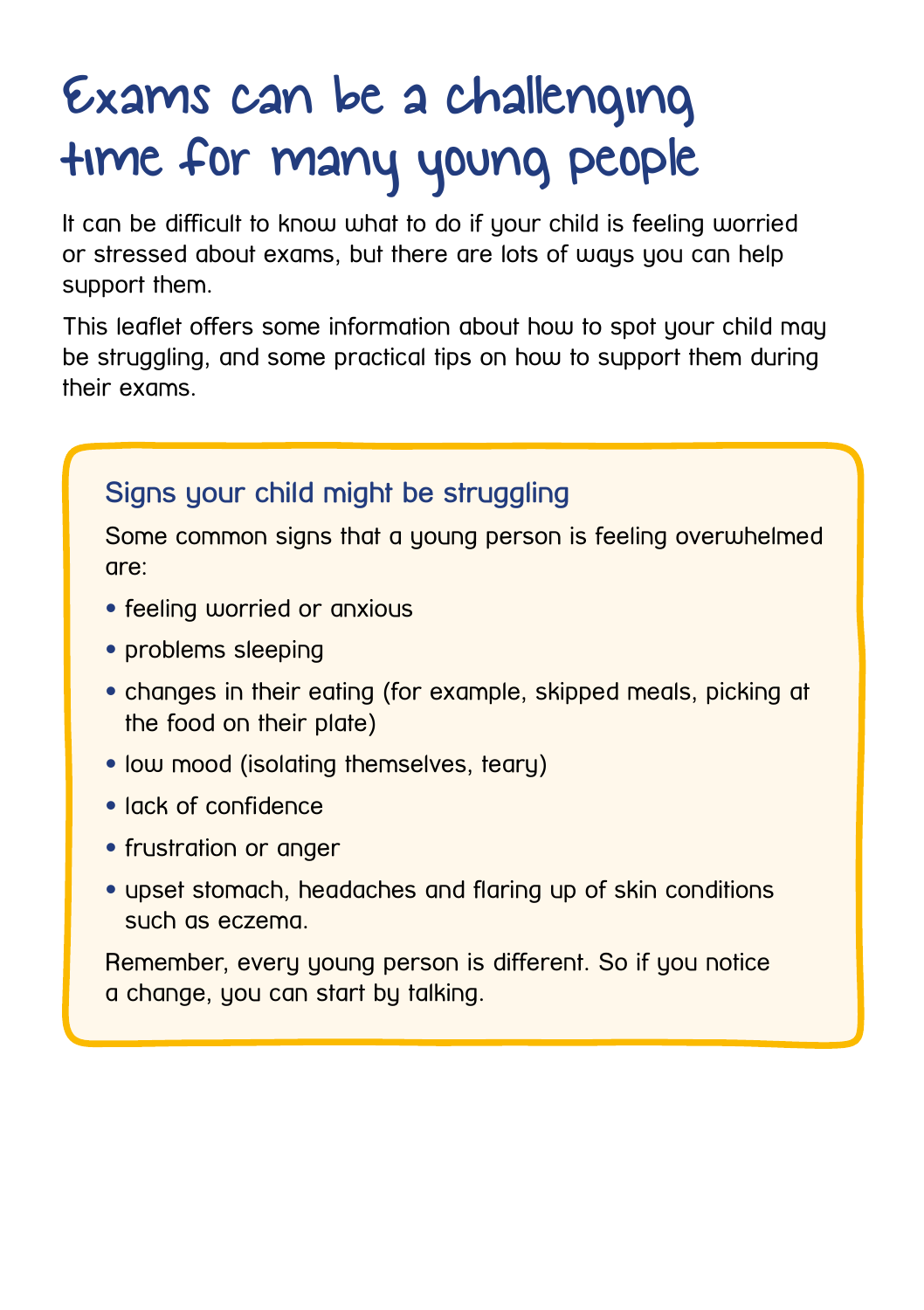## Tips for supporting your child

#### **Ask how they're doing**

Don't be afraid to ask how your child is feeling. They might not want to start the conversation but sometimes it can help to show you're there to listen.

#### **Offer help with practical things**

Ask them what they think would help. This might be helping plan their revision or creating a relaxing work area for them

#### **Spend time together without talking about exams**

Try having fun together to help your child relax.

#### **Remind your child to take breaks and drink water**

Getting some fresh air and taking some time out can help our brains to process what we have learnt and help us to relax.

#### **Take an interest**

Ask them to tell you about what they've been learning. Teaching you something new can help their revision.

#### **Give them space**

Sometimes your child might just need a little time to themselves to relax. Encourage them to have a bath, watch a film, or listen to some music.